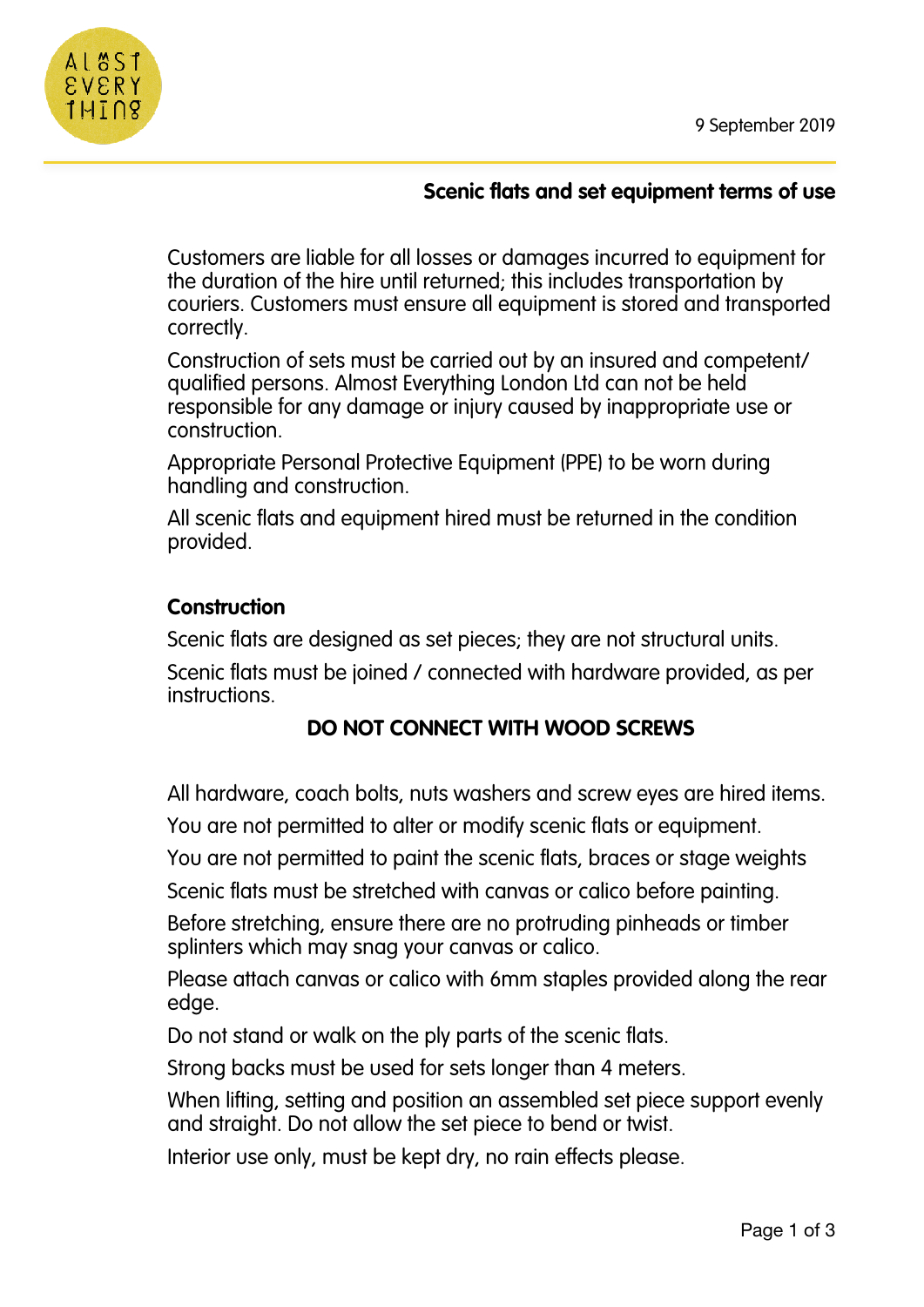You may attach lightweight props such as shelving, pictures, mirrors to the constructed set. Ensure that the scenic flat is braced securely to support the weight you are attaching to it. Hanging screws must be driven into a "pag block" at the rear, not just the skin ply.

#### **Strike**

Remove all prop dressing, mouldings; including screws and fixtures, cables.

While supported, detach from stage brace.

Carefully lower each scenic flat or set piece (canvas down) to ground.

Support evenly and straight, do not allow the set piece to bend or twist.

# **DO NOT DROP OR FREE-FALL SET PIECES OR SCENIC FLATS**

Remove scenic canvas.

Dismantle with 17mm nut spinner provided

## **RETAIN ALL HARDWARE!**

#### **Transportation**

Remove all coach bolts, nuts screws, washers and screw eyes, rogue screws from the scenic flat before transportation.

Scenic flats must be transported on their edges and securely fastened within the vehicles. If transporting in the horizontal (flat) position, you must ensure nothing is placed on top that can damage the 4mm ply surface.

## **Storage**

Scenic flats must be stored laying flat on flat and level ground. Do not learn against studio walls, back clothes, vehicles.

Do not sit, stand, place anything on top of the flats that can damage the 4mm ply surface.